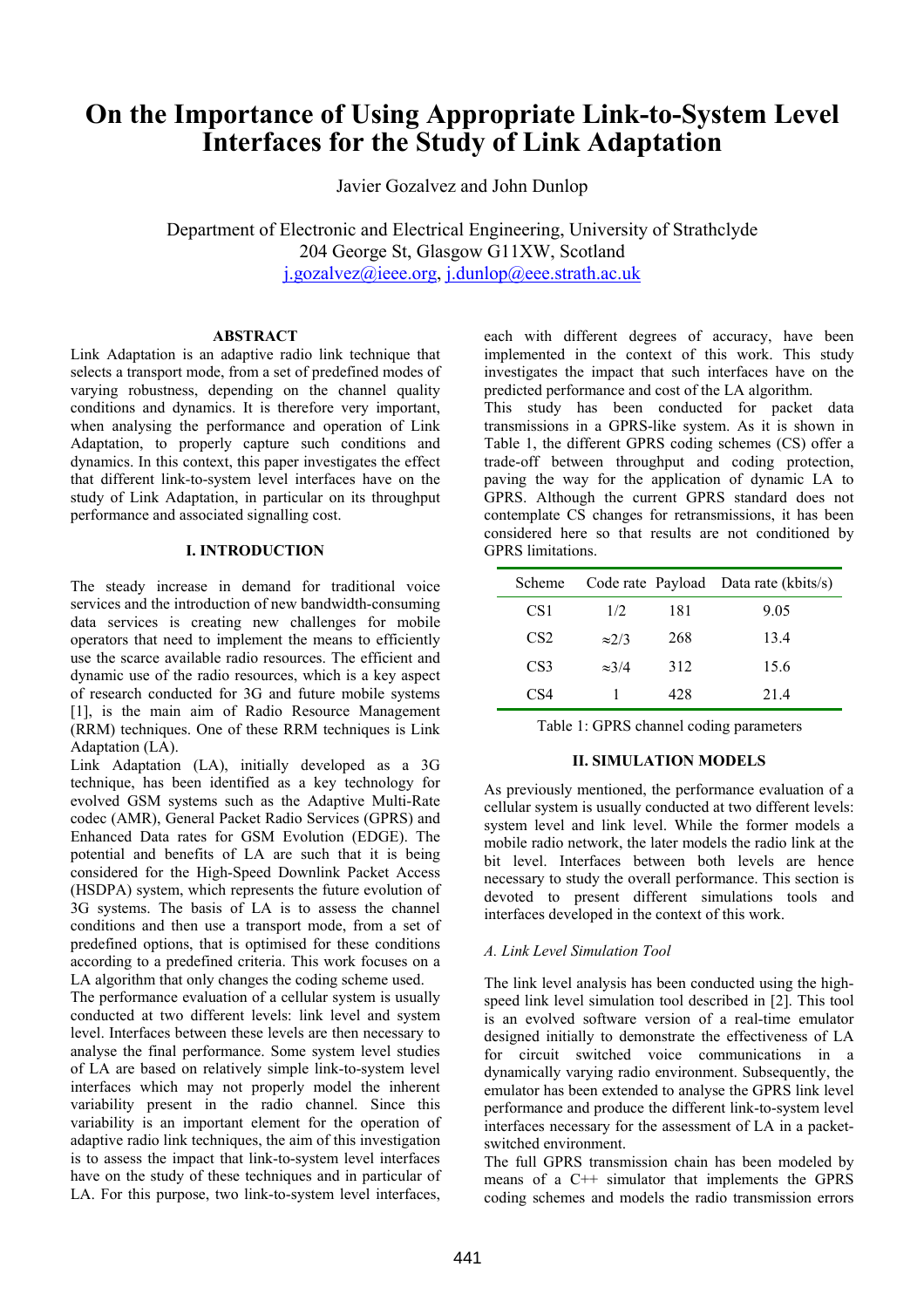by means of a database of error patterns produced with the bit level simulation package COSSAP. The derivation of an error database significantly reduces the simulation time whilst maintaining accuracy of radio link quality representation. In fact, the error database is independent of the data bits transmitted making it possible to be reused whenever the radio path effects have to be taken into account. The link level simulations, conducted under an interference-limited environment, were done following ETSI recommendations [3]. The simulations were performed for a typical urban channel model and speeds of 5 and 50km/h. More details on the link level simulation tool can be found in [2].

#### *B. System Level Simulation Tool*

In order to ensure high accuracy and to account for sudden channel quality variations, an event-driven simulator working at the burst level has been implemented. The simulator models the dynamic behaviour of the channel quality in terms of the Carrier to Interference Ratio (CIR).

#### *B.1 System Model*

A cellular network of equally sized 3-sector macro cells, with a cluster size equal to four, has been considered. Within the network, interference produced by first and second tier of co-channel interferers is considered. Each cell has a radius of 1km and each sector has been assigned two carriers. Although mobility has been implemented, handover between sectors has not been considered. The boundary effects have been removed by using a wraparound technique.

The simulator concentrates on the downlink performance. The system load is varied by changing the number of users in the system, with each user operating for the complete duration of the simulation. Following the study presented in [4], a single slot allocation strategy has been implemented by means of a random allocation scheme. Users are assigned channels in a first-come-first-served basis and the channel is kept until all its data has been correctly transmitted. An ARQ protocol, following the GPRS specifications, has been implemented to request the retransmission of erroneous blocks. A perfect feedback of the ARQ report with no RLC block loses has been assumed [5].

Pathloss is predicted using the Okumura-Hata model. Although the Okumura-Hata model was based on measurements done for distances greater than 1km, the model can be extended for distances below 1km [4]. The shadowing has a log normal distribution with a standard deviation of 6dB and a decorrelation distance of 20 meters. Power Control (PC) or Slow Frequency Hopping (SFH) mechanisms have not been implemented in the results reported. PC and SFH directly affect the operation of LA and therefore the use of both techniques together with LA would require the definition of an algorithm describing how they should interact. Since the definition of such algorithm is out of scope of this work, PC and SFH have not been considered here.

# *B.2 Traffic Modelling*

Two different traffic sources have been considered for this study, WWW browsing and email, with the traffic type evenly distributed among users at 50%. No channel partition has been applied between the two services and results are collected individually for each type of traffic from the central cell. For both traffic models, the transmission of a new packet cannot start until the previous transmission has finished, i.e. all the data has been correctly received. The active transmission time will hence depend on the link quality conditions. More details on the system level simulation tool and the traffic sources can be found in [5].

# *C. Link-to-System Level Interfaces*

In order to reduce the complexity of system level simulations, the effects at the physical layer are generally included by means of Look-Up Tables (LUTs). The link level performance is then represented by a simplified model consisting of a set of LUTs mapping the CIR to a given link quality parameter such as the Block Error Rate (BLER). Different LUTs need to be produced for different operating conditions and different levels of accuracy can be targeted with the LUTs depending on the particular study carried out at the system level. This section presents two different approaches implemented in this work to interface the link and system levels. Each interface provides a different degree of accuracy in the representation of the variability present in the radio environment.

The first approach, generally used in the literature, maps the mean CIR experienced over the four bursts used to transmit a Radio Link Control (RLC) block to the final block quality measure, e.g. Block Error Rate. Effectively this approach only models the behaviour at the RLC block level and will therefore be referred in the rest of this paper as block level modelling.

The combined effects of convolutional coding and interleaving make the block errors dependent not only on the mean block quality but also on the quality distribution among the four bursts used to transmit an RLC block. In order to improve the modelling accuracy and the representation of the variability present in the radio channel, a more sophisticated approach, which models the behaviour at the burst level, has also been implemented. This second approach, that will be referred in the rest of this paper as burst level modeling, was proposed in the ATDMA project [6]. The burst level interface is composed of two sets of LUTs, as illustrated in Figure 1.

The interface requires as input from the system level the mean CIR experienced in a given burst. LUT-1 extracts the burst link quality for the measured burst CIR. The burst quality is represented by means of the Bit Error Rate (BER). LUT-1 represents a cumulative distribution function (cdf) of the BER for a given CIR. A random process is then used to generate the actual BER from the corresponding cdf. The interest of this procedure is to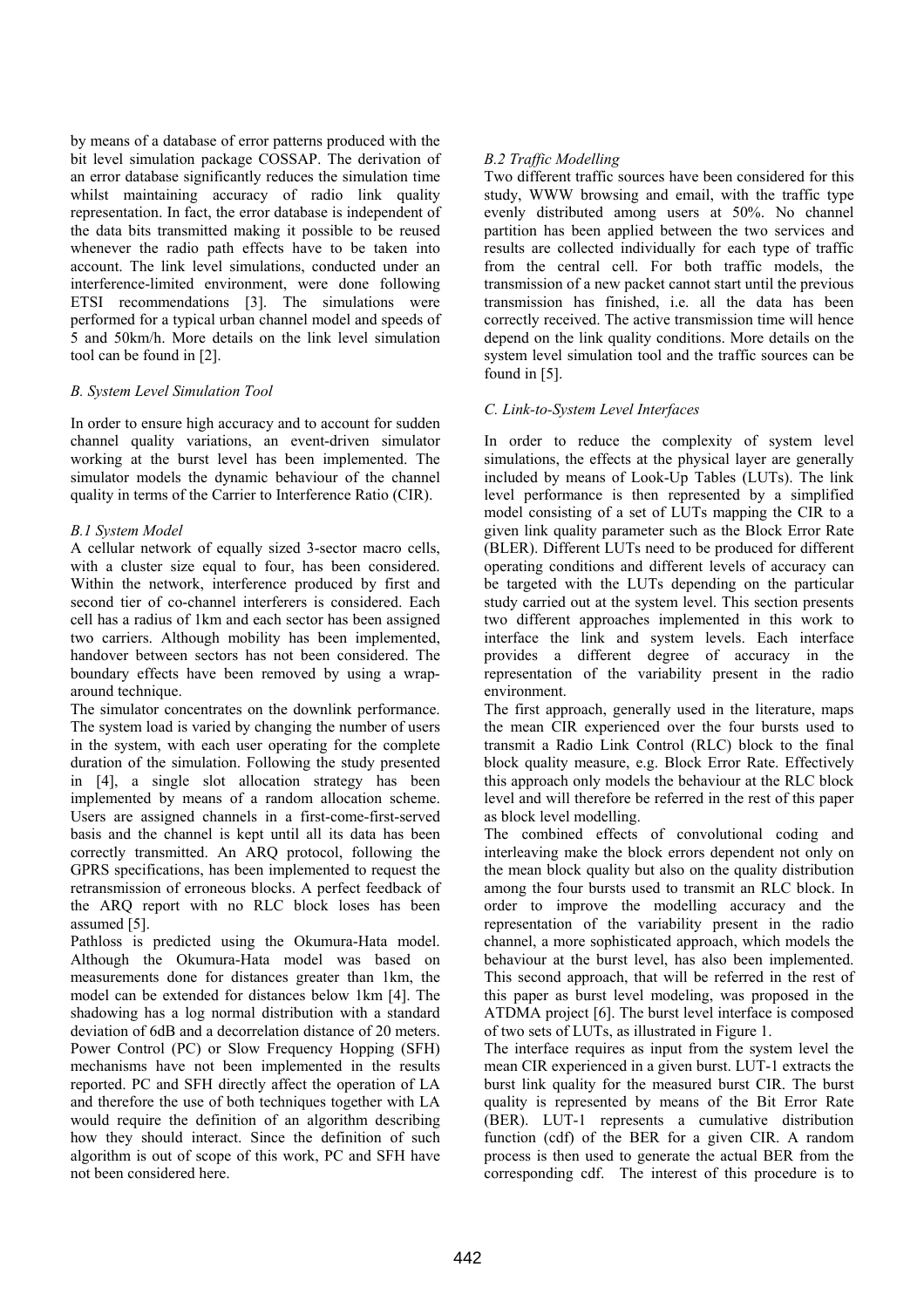model the effect of fast fading on the BER through a random process thereby including the fast fading at the system level. The BER is then estimated for the four bursts used to transmit a RLC block and LUT-2 maps the mean BER and the standard deviation of the BER over the four bursts to a corresponding BLER value.

Graphical examples of the block level and burst level interfaces can be found in [2] and [5] respectively. A similar modeling approach was considered for GSM in [7].



Figure 1: Burst level modelling approach

### **III. LINK ADAPTATION ALGORITHM**

The basis of LA is to assess the channel conditions and then use a CS that is optimised for these conditions. Since this work is based on non-real time data services, a CS is considered to be optimum if it maximises the throughput, defined as:

$$
Throughout = R_{CS} \times (1 - BLER_{CS}) \tag{1}
$$

with  $R_{CS}$  and  $BLER_{CS}$  being the data rate and BLER for a given CS.

The LA switching thresholds define the boundaries between the regions where each CS maximises the throughput. Since the throughput is defined as a function of the link level performance, i.e. BLER, the representation of these boundaries depends on the modelling approach used to represent the link level performance. If the block level modelling approach is considered, each boundary is represented by a single point corresponding to a given value of the mean CIR; see Figure 2. On the other hand, if the burst level modelling approach is considered, the throughput performance is dependent on the mean and standard deviation of the burst quality. As illustrated in Figure 3, in this case, the boundaries are defined as a collection of points, each representing a combination of mean and standard deviation of burst quality values. For

both modelling approaches, no hysteresis thresholds have been implemented.

The LA algorithm uses the quality measurements over the previous LA updating period to decide on the optimum CS. These quality measurements are filtered to get the channel quality estimation necessary for the LA algorithm. A filter with a rectangular shape has been applied throughout and a fixed initial coding scheme, CS4, has been selected at the start of each new data transmission.



Figure 2: Throughput performance and LA switching thresholds under the block level modelling approach



Figure 3: Throughput performance and LA switching thresholds under the burst level modelling approach

### **IV. SIMULATION RESULTS**

#### *A. Performance Metrics and Evaluation Scenarios*

This study has been conducted considering two main performance metrics: the cdf of the throughput and the average number of CS changes per second. The cdf of the throughput allows the assessment of the performance of an LA algorithm for the whole range of bit rates. The throughput is measured per user and is defined as the total number of bits successfully transmitted over the air interface divided by the radio transmission time. As a result, the throughput does not take into account the time a user has been waiting to get access to a channel. In this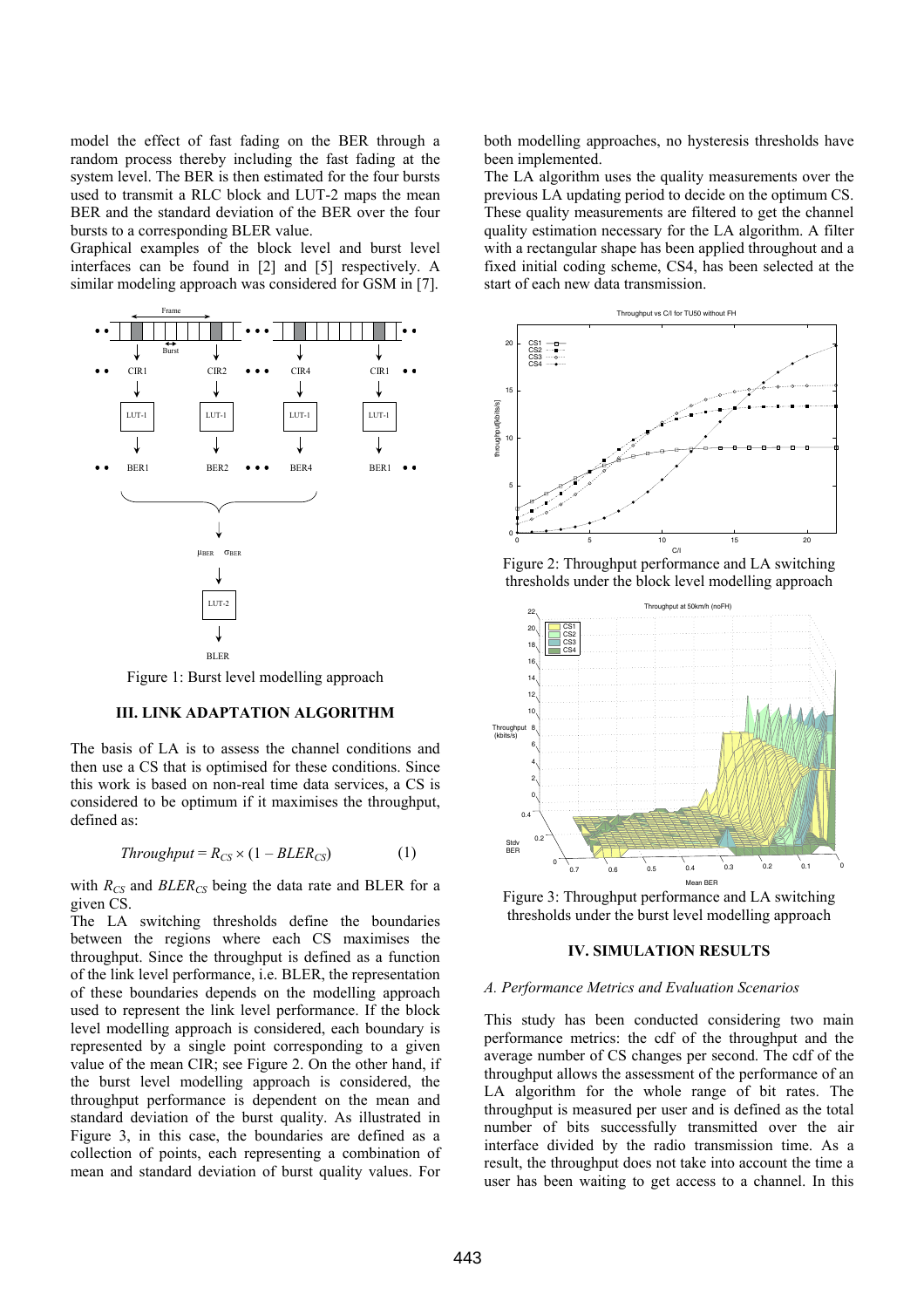case, the throughput is measured over intervals of four seconds whenever the user is active. The throughput is collected for all users in the centre cell and the cdf of the throughput is therefore used to provide an indication of the system performance. Other useful parameters to understand the functioning of an LA algorithm are the proportion of RLC blocks received with an optimal CS and the proportions of right-side and wrong-side failures. A right-side failure corresponds to the case where a user is using a non-optimal CS but one robust enough for correct reception. For the wrong-side failure, the current CS is not robust enough. The operation of LA is also analysed by deriving the mode error of each CS, which represents the percentage of time that a given CS was being used and it was not the optimal one.

The analysis here presented considers a load of 16 users per sector (which represents an average bandwidth occupancy of 45%), receiving WWW traffic and a mobile speed of 50km/h. The LA algorithm has been configured with either a 20ms (i.e., one RLC block) or a 200ms LA updating period (i.e., ten RLC blocks).

In order to ensure results with good statistical accuracy, each simulation scenario simulates the transmission of more than  $30 \times 10^6$  RLC blocks in the central cell.

# *B. Results*

Section II.C has presented two different approaches used to model block errors and to interface the link and system level analysis. The aim of this section is to evaluate the effect that link-to-system level interfaces have on the accuracy of the LA performance estimation.

Figure 4 shows the throughput performance using both link-to-system level interfaces and for a 20ms LA updating period. The results show that the prediction of the LA performance is influenced by the link-to-system level interface considered. As it has been previously explained, the burst level modelling approach represents the inherent variability present in the radio channel more accurately than the block level modelling approach since it introduces the effect of fast fading at the system level. As a result, using the burst level modelling approach to interface the link and system levels provides a better indication of the true LA performance than using the block level modelling approach. In fact, Figure 4 shows that the results obtained using the block level modelling approach overestimate the predicted LA performance. For example, when considering the burst level modelling approach, the results obtained indicate that 10% of the samples have a throughput lower than 12.9kbits/s. In the case of the block level modelling approach, the maximum throughput experienced by 10% of the samples would be 14.5kbits/s. In order to verify whether these observations are dependent on the length of the LA updating period the estimated throughput performance for a 200ms LA updating period is depicted in Figure 5. This figure reveals that the same behaviour is observed for longer LA updating periods. It is worth noting that while using the block level modelling approach overestimates the predicted throughput performance for low bit rates with a 20ms LA updating period, the predicted performance is overestimated for high bit rates under longer LA updating periods. The higher throughput performance estimation obtained with the block level modelling approach is due to a higher proportion of blocks received with the optimal coding scheme and a lower proportion of wrong-side and right-side failures. These proportions are illustrated in Figure 6.



Figure 4: Throughput cdf (20ms LA updating period)



Figure 5: Throughput cdf (200ms LA updating period)

The effect of the link-to-system level interfaces on the predicted LA performance is even more important when analysing the average number of CS changes per second. Table 2 shows the value of this parameter for both interfaces and LA updating periods of 20 and 200ms. This table clearly shows the important difference in the predicted performance depending on the interface considered. The difference is more important for the shortest LA updating period. While the predicted average number of CS changes per second with the burst level modelling approach is 10.81 for a 20ms LA updating period, the predicted value with the block level modelling approach is just 0.32. Thus, using simple link-to-system level interfaces greatly underestimates the variability